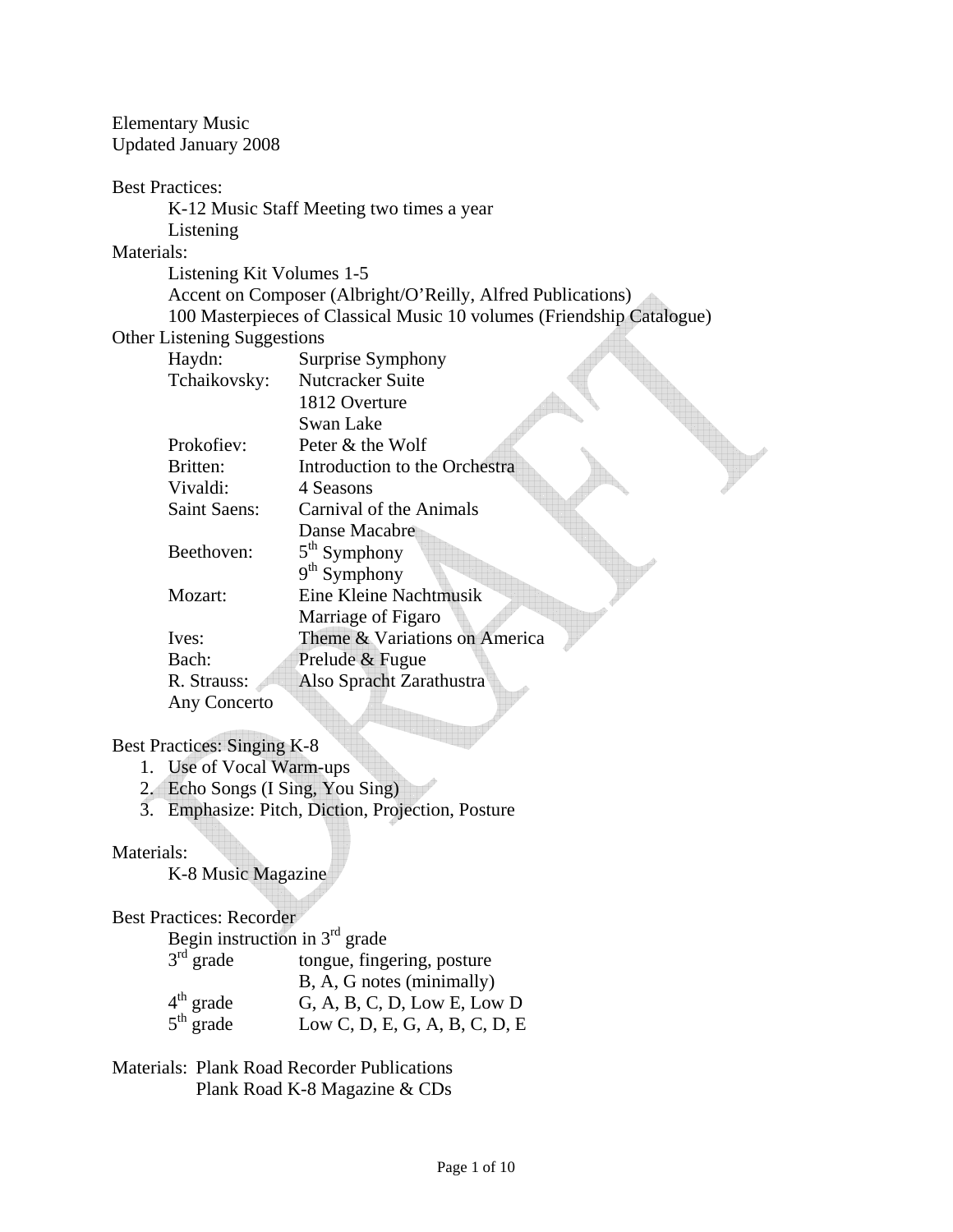### Music K-8

Best Practices: Music Room Attributes

- Digital Piano
- Quality Stereo System (CD, tape)
- Mallet Percussion Instruments
- Rhythm Instruments
- Locked Storage
- Chalk/White Board
- Bulletin Board Space
- Teacher Desk & Chair
- Lockable Filing Cabinets
- Guitar Racks (grades 6-8)
- Durable Music Stands

Best Practices – Vocabulary

| scale           | legato              | march              | waltz            |
|-----------------|---------------------|--------------------|------------------|
| measure         | staccato            | largo              | arpeggio         |
| bar line        | concerto            | lento              | conductor        |
| double bar line | tone poem           | fugue              | composer         |
| note head       | forte               | symphony           | repeat signs     |
| beam            | mezzo forte         | solo               | coda             |
| flag            | piano               | duet               | fine             |
| stem            | mezzo piano         | trio               | D. S. al coda    |
| syncopation     | crescendo           | quartet            | fermata          |
| slur            | decrescendo         | quintet            | accent           |
| fortissimo      | sonata allegro form | major/minor triads | tie              |
| ternary         | rondo               | pianissimo         | binary           |
| dynamics        | opera               | pizzicato          | interval (pitch) |
| tempo           | orchestra           | articulations      | ballet           |
| form            | jazz                | time signature     | band             |
| melody          | blues               | harmony            | chorus           |
| beat            | rap                 | rhythm             | hip-hop          |
| ritard          | sharp               | accelerando        | country          |
| moderato        | natural             | allegro            | flat             |
| presto          | treble clef         | andante            | rest             |
| theme           | phrase              | adagio             | bass clef        |
|                 |                     |                    | DaCapo           |

Instrumental Music – Grades 6, 7 & 8 (Middle School)

- 1. Students meet at least 3 times per week in heterogeneous groups, homogenous if possible.
- 2. Grade 6: twice weekly student will use method book Standard of Excellence (Book 1), encompassing all nine standards adapted by the Music Educators National Conference. The third meeting each week becomes a full rehearsal lasting 45-60 minutes. Quality literature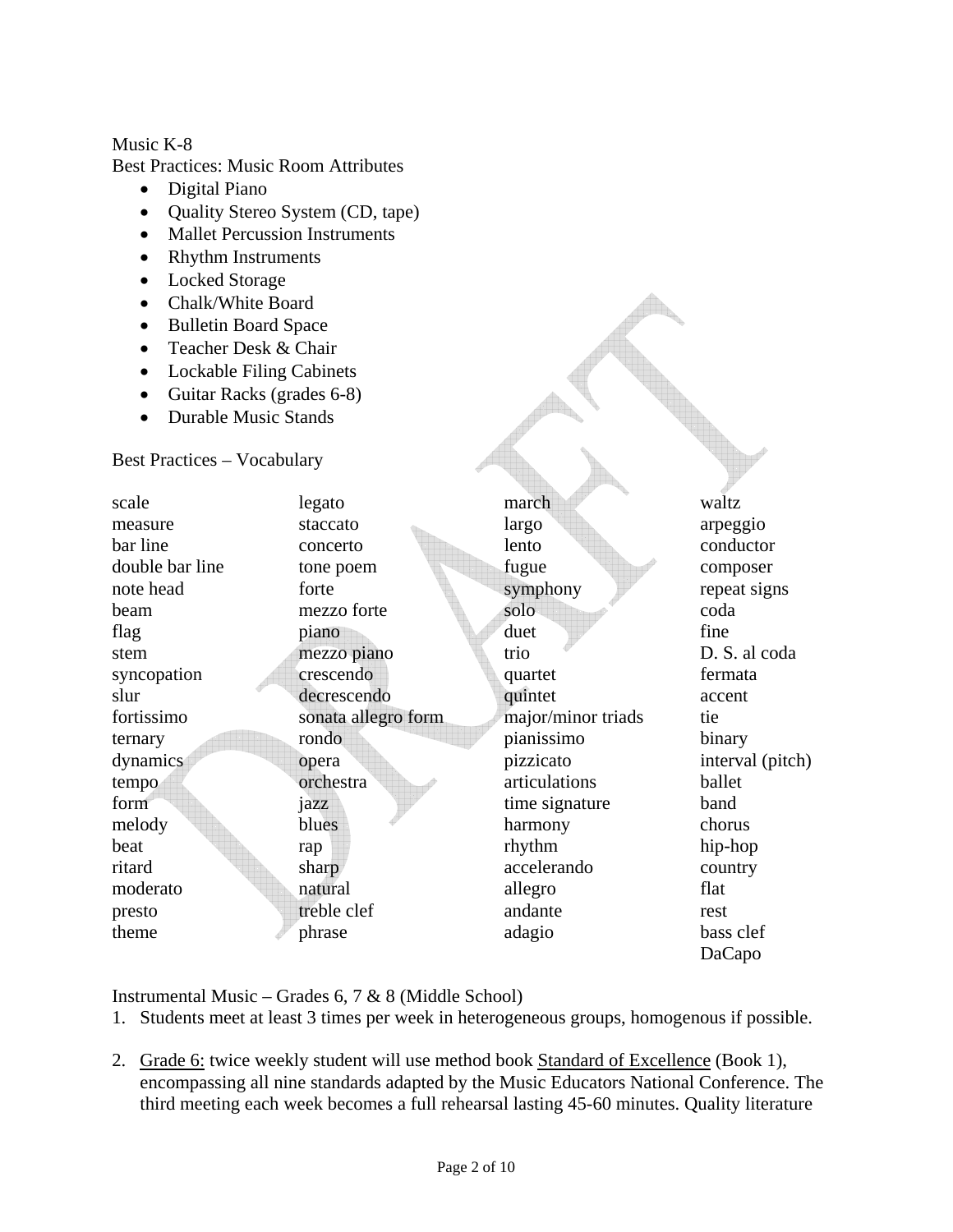should be used including works by John Philip Sousa, John Edmondson, Anne McGinty, John Kinyon, Robert W. Smith, Michael Sweeney and John O'Reilly.

Grade 7: Same as grade 6 but use Standard of Excellence Book 2.

Grade 8: Same as grade 7 but use Standard of Excellence Book 3.

Minimum of four public performances each year including the Winter Concert, Spring Concert,  $8<sup>th</sup>$  Grade Transition Ceremony and  $5<sup>th</sup>$  grade Orientation/Tour at Westerly Middle School.

- 3. Students will be assessed using the accepted MENC standards included in the MENC book Strategies Benchmarks for Assessing Progress, Iowa the National Standards. Gagne's Theory Workshop for Beginner Bands will be used to assess the theory component (quizzes are included).
- 4. Instruction in theory included in twice weekly lesson groups. Grade 6: pgs. 1-20; Grade 7: pgs. 21-40; Grade 8: pgs. 41-52.
- 5. Active and passive listening during rehearsals/lessons should be an ongoing experience.
- 6. Music equipment is repaired or replaced when needed.
- 7. Yearly repair budget of \$2,500.00
- 8. Westerly Middle School should have: 6<sup>th</sup> grade Beginners Band
	- 7<sup>th</sup> grade Concert Band
	- $8<sup>th</sup>$  grade Wind Ensemble
	- 7<sup>th</sup> grade Junior Jazz Ensemble and Senior Jazz Ensemble

Best Practices – General Music  $(6<sup>th</sup>$  and  $8<sup>th</sup>$  grade)

Recorder: students will be able to successfully perform various two and three part pieces in classroom and concert settings

- Keyboard: students will be able to successfully perform various exercises and pieces (both individual and/or melodies with harmony (triadic formation)) from the Hal Leonard Fast Track Keyboard Series Book I.
- Guitar: Students will be able to successfully perform various exercises and pieces (both individual melodies with harmony (triadic formations)) from the Hal Leonard Guitar Method Book I.
- Drum Pads/Percussion: Students will be able to successfully perform various rhythmic exercises and percussion parts individually or with instrumental accompaniment on drum pads, bongos, tambourines and/or maracas.

Best Practices: High School Vocal

• Choral music meets every other day for the entire school year for 83 minutes.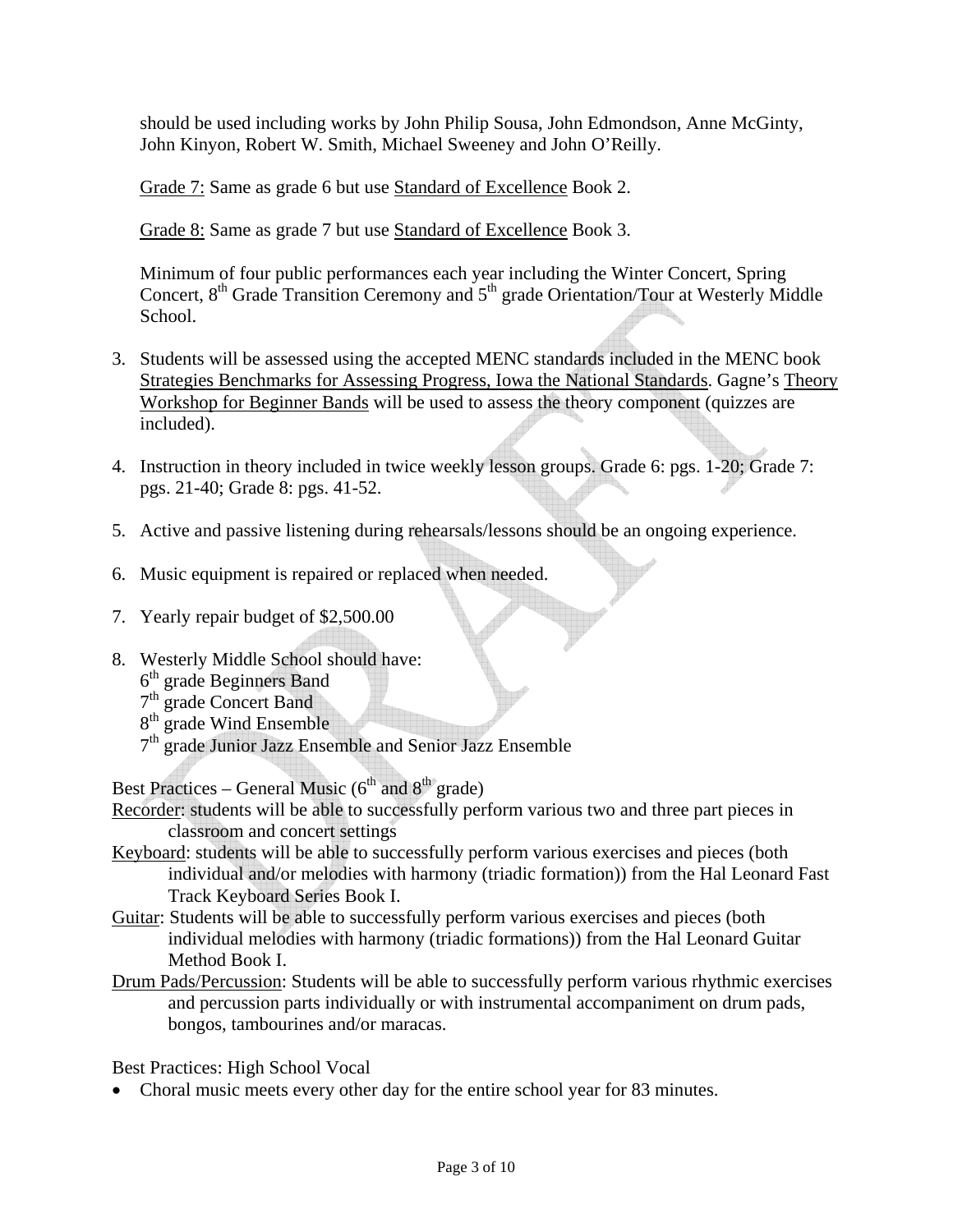- Vocal music meets every other day on the opposite day for the entire school year for 83 minutes.
- Choral music is for all freshmen and beginning singers, non-auditioned.
- Vocal music is for grades 10-12 auditioned or by permission of the choral director.
- Freshman may enroll in vocal with audition or permission of the director.
- Choral music works on making a good vocal tone, vocal pedagogy, breathing exercises, breath control; each class begins with back rubs and vocal warm-ups.
- Choral music uses the Kadaly Solfege system of singing with hand signals.
- Choral Music Theory; Waeliholh-Brimhall; maintain student portfolios each quarter; Sight Singing Exercises Book 1 workbook; Basic Vocal Warm-ups; appropriate Choral Literature grade 4 or higher; Solo Singing; Community Performance (nursing homes, state house, mall, elementary school)
- Vocal Master Classes in RIMEA All State and Solo and Ensemble Festivals. Spring trip combined with instrumental for adjudication, singing  $2$ ,  $3 \& 4$  part rounds, folk songs, a cappella
- Music. Sing vocal parts independently 3-4 public concerts in the evening (Fall, Holiday, Spring, Graduation).
- Sing 3 & 4 part SAB & SATB choral literature.
- Music theory worksheets, quizzes, quarterly grade sheets, weekly practice sheets, CD recordings made for singers to practice.
- Sing independently on each vocal part. Casual and formal performance attire worn.
- Performance juries at mid term and finals.
- Sight singing tests quarterly in duets, melodic dictation and ear training weekly varied styles of music studied on a four year rotation. Renaissance, eclectic, jazz, multi-cultural, special, baroque, classical, contemporary, Broadway, opera, folk songs.
- Class officers elected, president, vice president, secretary, treasurer, historian, web master, choral librarians, probe managers, section leaders appointed by Director for each section, soprano 1 & 2, Otto, tenor and bass.
- Monthly officer and staff meeting.
- Working with the Music Boosters Parent Organization which supports the choral program.
- Award incentive program yearly in June at annual awards assembly and picnic.
- Study of good vocal health and hygiene care and proper use of the voice.
- Quarterly writing assignments on various musical topics.

## Guitar 1

- Classes meet every day for 1 quarter
- Classical method studied
- Acoustic guitars used
- Use of flat pic and PIMA fingerings
- Rhythm and meloday guitar studied
- 7 chord progressions studied: D, A, G, E, Em, Am, C
- 15 chords studied: A, A7, Am, B7, C, D, D7, Dm, E, E7, Em, Em7, F, G, G7
- Melodies on 6 strings
- $\bullet$  1<sup>st</sup> position scale ascending and descending
- Chromatic scale ascending and descending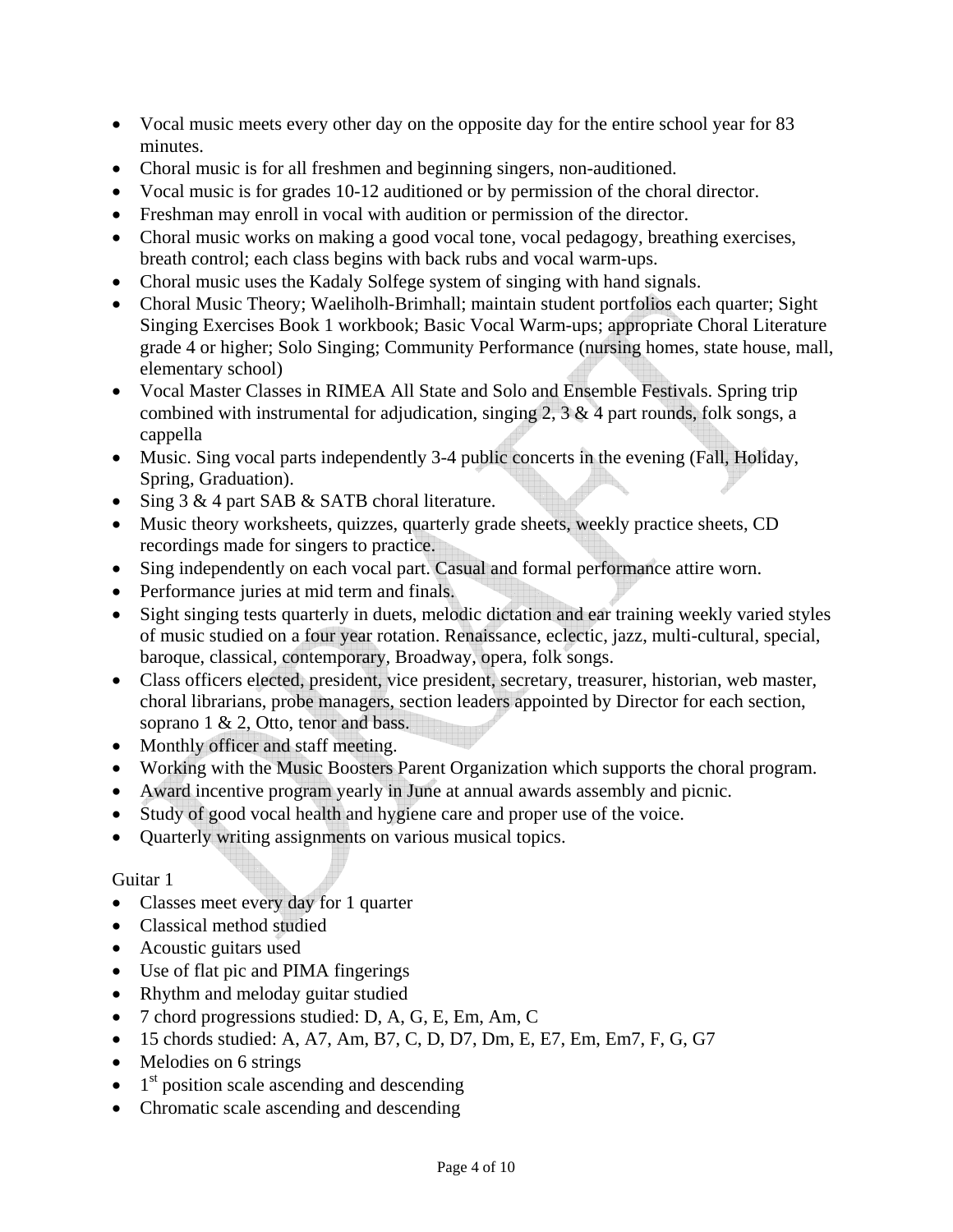- Use of guitar methods book
- Listening to examples of guitar players and performances
- 7 recital songs use the 7 progression melodies using each of the 6 strings
- Study of appropriate vocabulary
- Parts of the guitar
- History into background of guitar
- Writing assignments on guitar related topics
- Written tests
- Playing proficiencies using guitar rubric
- Playing using guitar rubric
- Study of guitar pedagogy

## Guitar 2

- Open to all students grades 10-12 upon completion of Guitar 1
- Classes meet every day for 1 quarter
- Classical method studied
- Acoustic guitars used
- Use of flat pic and PIMA fingerings
- Major scales work ascending and descending C, G, D, A, E, F
- Review of chord progressions using PIMA scratch
- Playing entire master chord chart with 35 chords
- Major 7 chords and progressions
- Writing major scales using starting pitches C, G, D, A, E, B, F, Bb, Eb, Ab, Db
- Study of tablature
- Playing 2 songs using tablature
- Written music theory worksheets
- Written music theory tests
- Arpeggio playing using PIMA fingering
- $\bullet$  5<sup>th</sup> position playing melodies using the 5<sup>th</sup> position
- Vocabulary
- Writing assignments on various guitar topics
- Studying of guitar pedagogy
- Listing examples of guitar players and performances

## Guitar Ensemble

- Open to all students grades 10-12 upon completion of Guitar 1 & 2 or by permission of instruction
- Classes meet everyday for 1 quarter
- Acoustic guitars used
- Classical method studied
- Use of flat pic & PIMA fingerings
- Ensemble playing of 2, 3, 4 part music
- Study of major scales
- Written tests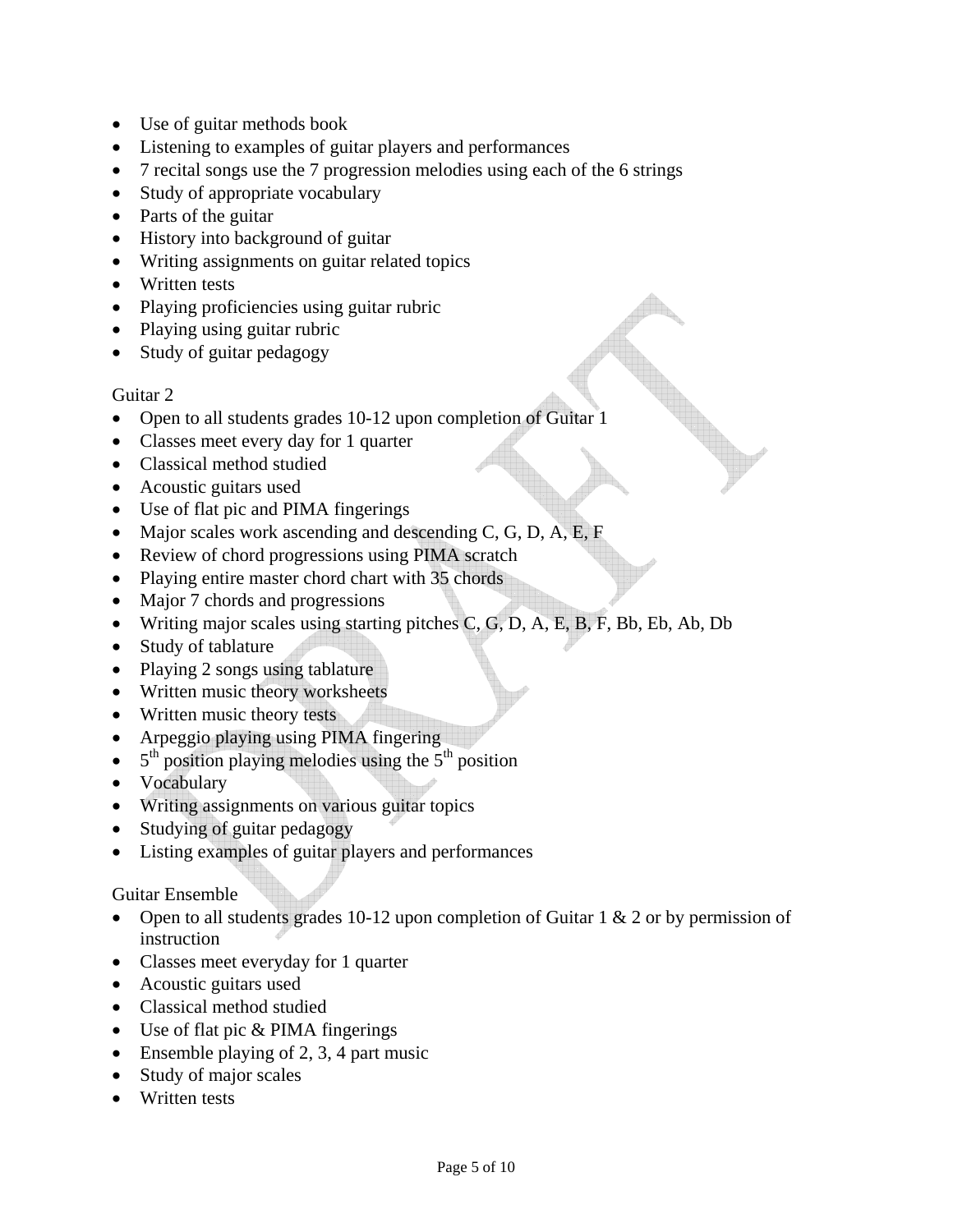- Quizzes
- Writing assignment
- Study of guitar pedagogy
- Playing various repertoire

High School Band Best Practice

- Teach according to MENC National Standards
- Students use Standard of Excellence Method #3
- Meet a minimum of 2-3 times per week (A/B Block) for rehearsal
- Fall/Winter, Spring Concerts, Graduation (3-4 public performances)
- Band Repertoire should include concert band standards (i.e., Dorian Festival-Ericksen, Military Suites-Holst)
- Community service to include parades, town events
- Perform at home football games (half time and in the stands)
- Practice beginning to advance written music theory (theory time)
- Listening should include active/passive. Sousa marches, examples of western music, professional recordings of pieces being used in class
- Maintain student portfolios of best work review quarterly
- Record concerts
- Assess student quarterly using RIMEA Performance Rubrics
- Major scales to 5 flats/5 sharps
- Students take responsibility for intonation and instrument care
- Students have opportunity to audition for RIMEA Festivals (All States, Solo & Ensemble)
- Marching band meets after school and is part of concert band
- Inventory of school owned instruments/equipment is kept
- Equipment is replaced/repaired as needed
- Students conduct band and experience score reading
- Students are appointed to leadership positions including Drum Major, Student Conductor, Section Leaders, Music Librarians, Music Secretaries
- Band scrapbook is maintained

## Jazz Band Best Practice

- Teach according to MENC National Standards
- Students use Standard of Excellence Jazz Ensemble Method I & II
- Meet 2-3 times per week for rehearsal (A/B Block)
- 2-3 Public Performances
- Repertoire includes Young Jazz Series with recordings, if possible
- Practice Music Theory to include jazz chords, blues scales
- Listening passive and active to include pieces studied, improvisation
- Maintain student portfolio of best work; reviewed quarterly
- Record concerts
- Assess students quarterly using RIMEA performance rubrics
- Students have an opportunity to audition for RIMEA Festivals (All State Solo & Ensemble)
- Equipment is replaced/repaired as needed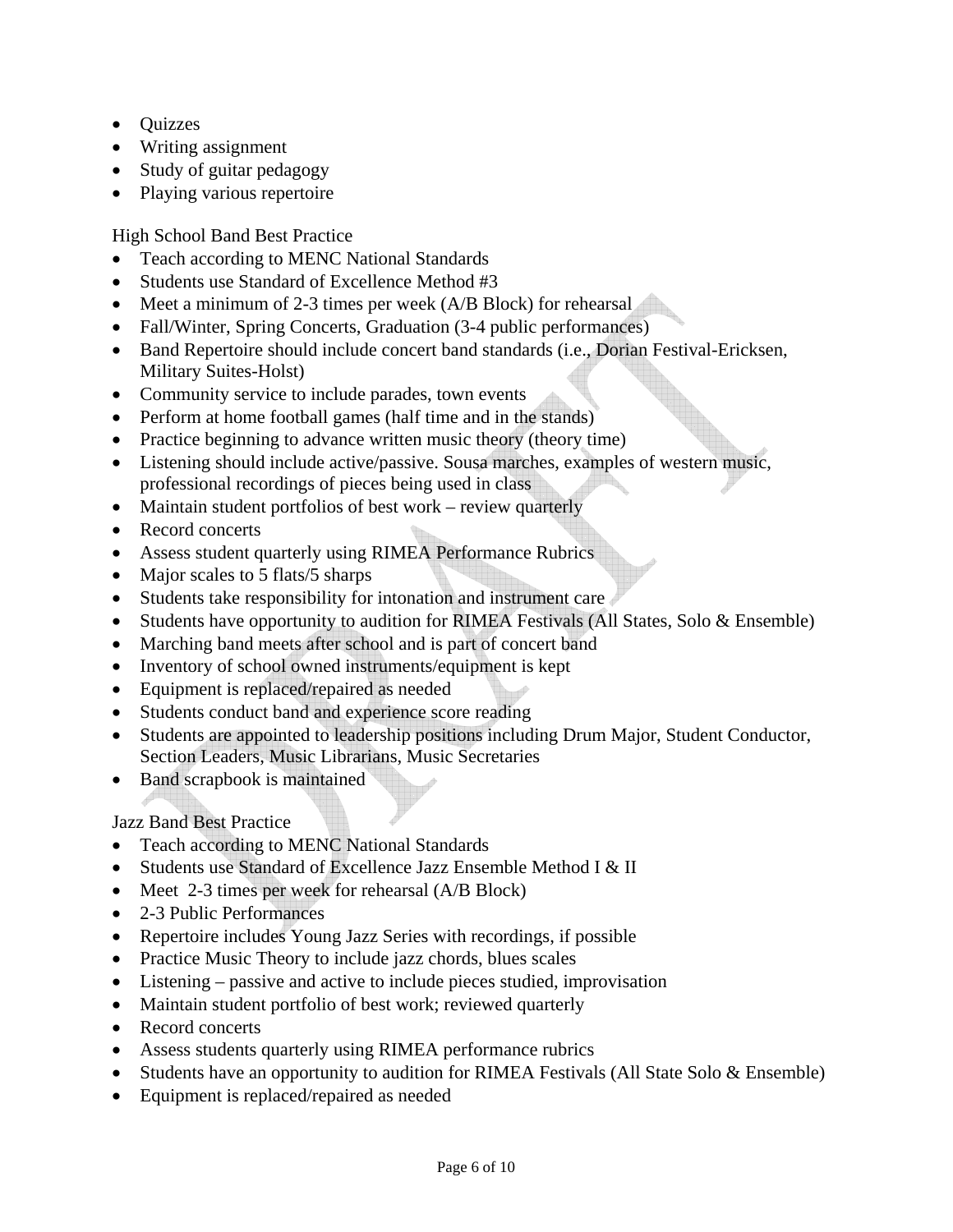- Students conduct band and experience score reading
- Maintain Jazz Music Library
- Students take responsibility for intonation and instrument care
- Jazz History Big Band, Be-Bop, Reggae, et. al.
- Attend professional performances

World Music Best Practice

- Students use Music textbook & CD Series
- Cross culture activities/projects
- Experiences performances as a critic
- Discuss music history and appreciation
- Current events in music
- Study music from regions of the world

Music Theory Best Practice

- Students have prior music reading
- Teach according to MENC National Standards
- Students use Alfred's Theory Complete with Ear Training
- Additional materials for analysis (hymns, pop-tunes, etc.)
- Students compose original works
- Students complete written projects as assigned
- Fluent knowledge in scales, keys, chords, cadences I, IV, V7, I, V/V, II6, etc.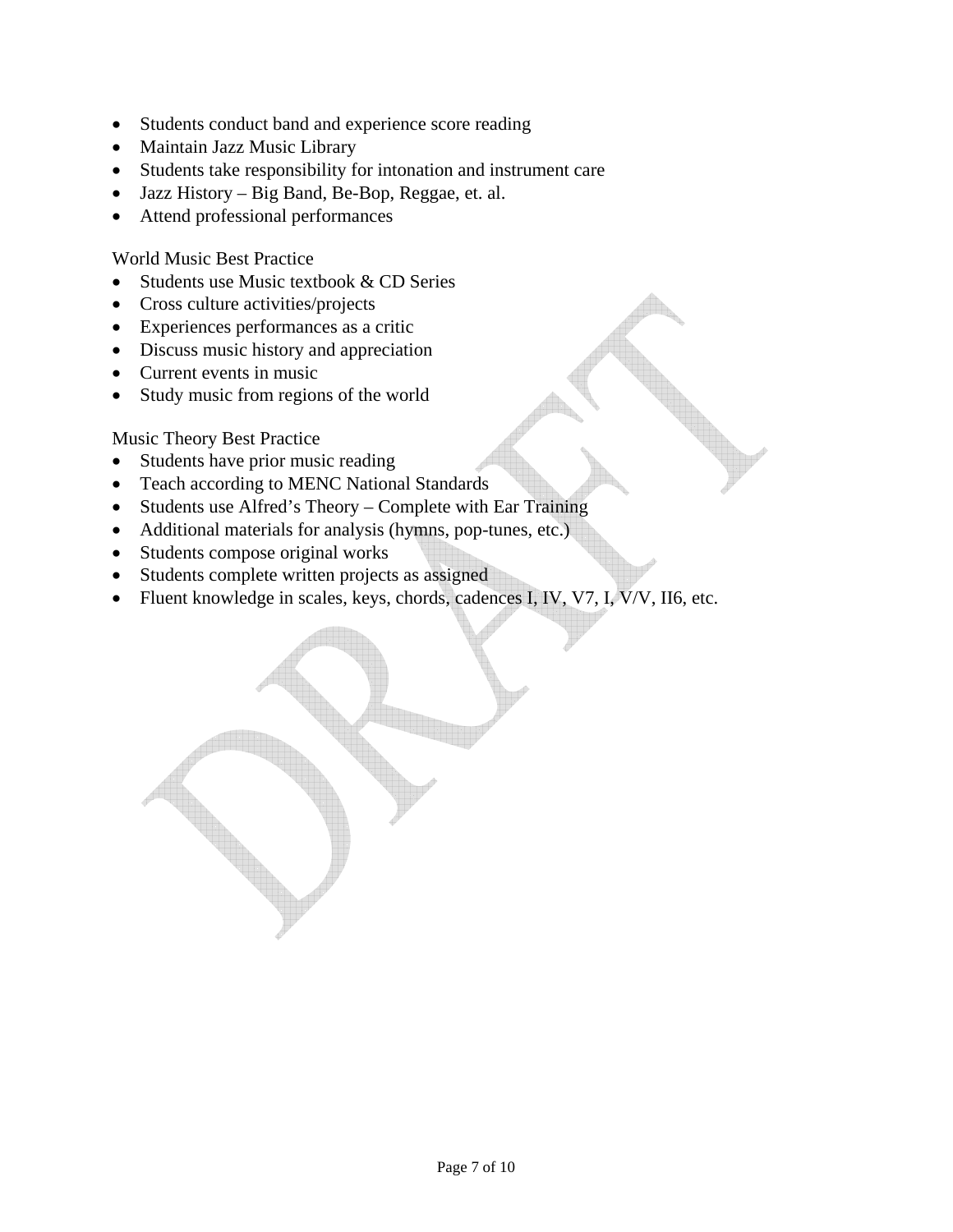Vocal Music (due to scheduling issues some students are scheduled for a semester or quarter)

At the end of one year of study in vocal music the singers will:

1.0 Sing alone and with others a varied repertoire of music grade 4 or higher

- Sing independently on pitch and in rhythm, with appropriate timbre, diction and posture and maintain a steady tempo
- Sing expressively, with appropriate dynamics, phrasing and interpretation
- Sing from memory a varied repertoire of songs representing genres and styles from diverse cultures
- Sing rounds
- Sing in groups, responding to cures of a conductor
- Participate in RIMEN All-State and Solo and Ensemble Festival

5.0 Reading and notating music

- Follow their part (SAB, SATB) in a written piece of music
- Read and perform basic rhythmic and melodic notation
- Identify pitches using Solfège syllables and symbols
- Read and understand expression marking on the music
- Conduct basic realization of choral pieces
- Sight read simple pieces of music

By the end of year 2 of study of vocal music, students will meet all benchmarks from study in year 1 and will:

1.0 Sing alone and with others a varied repertoire of music

- Sing accurately with good breath control throughout their singing ranges, alone and in small and large ensembles
- Sing with expression and technical accuracy some songs performed from memory
- Sing music representing diverse genres and cultures
- Sing music written (SAB and SATB)

5.0 Reading and notating music

- Read music and theory worksheets in varied meters
- Sight sing melodies in both treble and bass clefs
- Identify an define standard notation

By the end of year 3 of study of vocal music, students will meet all benchmarks from study in year 1 and 2 and will:

1.0 Sing alone and with others a varied repertoire of music

- Sing with expression and technical accuracy a varied repertoire of vocal literature grade 4 and higher
- Sing music SAB and SATB with and without accompaniment a cappella
- Demonstrate well-developed ensemble skills

5.0 Reading and notating music

• Read a vocal score with four parts and describe how the elements of music are used.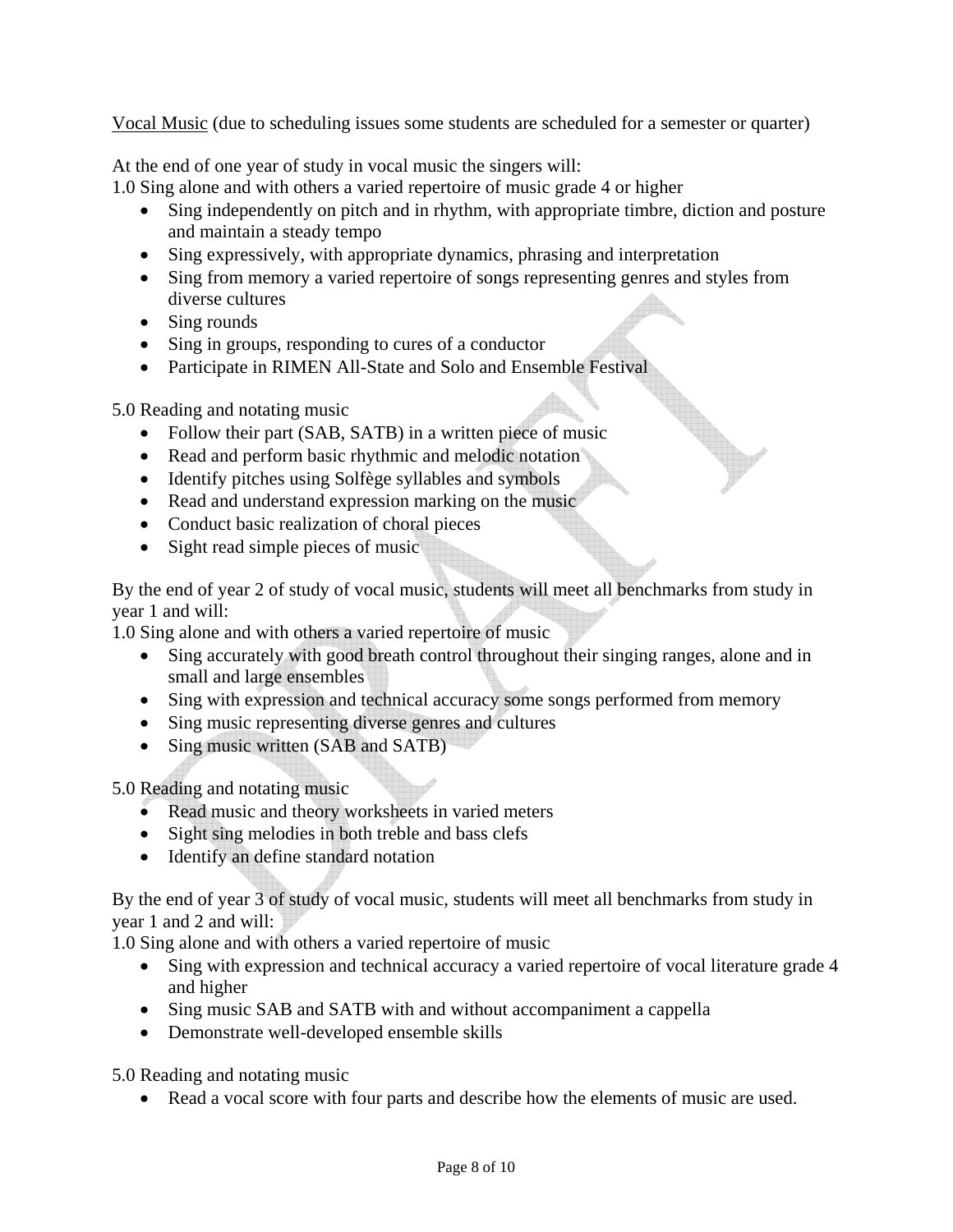By the end of year 4 of study of vocal music, students will meet all benchmarks from study in year 1, 2 and 3 and will:

1.0 Sing alone and with others a varied repertoire of music

- Sing music written in more than 4 parts
- Sing in small ensembles with one student on a part
- Participate in RIMEA All-State and Solo and Ensemble Festivals

5.0 Reading and notating music

- Demonstrate the ability to read of full vocal score by describing how the elements of music are used and explaining all transpositions and clefs
- Interpret non-standard notation symbols

Guitar 1 (one quarter every day)

6.0 Listening to, analyzing and describing music.

• Use appropriate terminology in explaining music, music notation.

5.0 Reading and notating music

- Read whole, half, dotted half, quarter and eight notes and rests in 2/4, 3/4, 4/4 meter signatures
- Use a system to read simple pitch notation in the treble clef in major keys
- Identify symbols and traditional terms referring to dynamics, tempo and articulation and interpret them correctly when performing.

7.0 Evaluating music and music performances

- Devise criteria for evaluating performances
- Explain, using appropriate music terminology, their personal preferences for specific musical works and styles
- Understand basic parts of the guitar
- Perform faces guitar chords and progressions
- Perform basic simple recital songs
- Knowledge of notes on 6 strings of guitar
- Playing guitar basic tablature

Guitar 2 (one quarter every day, successful completion of Guitar 1) Students will meet all benchmarks from Guitar 1 plus:

- Knowledge of barre chords
- Playing barre chords up to  $12<sup>th</sup>$  fret
- Mastery of all chords on the chord chart
- Use of PIMA fingerings and arpeggio playing
- Playing and writing major scales
- Playing of tablature
- Students can perform simple melodies in first position, using quarter and eight notes
- Students can play the G, C, D, Cm, A and Am chords with some fluency
- Students can play and notate notes of a 6 stings of the guitar